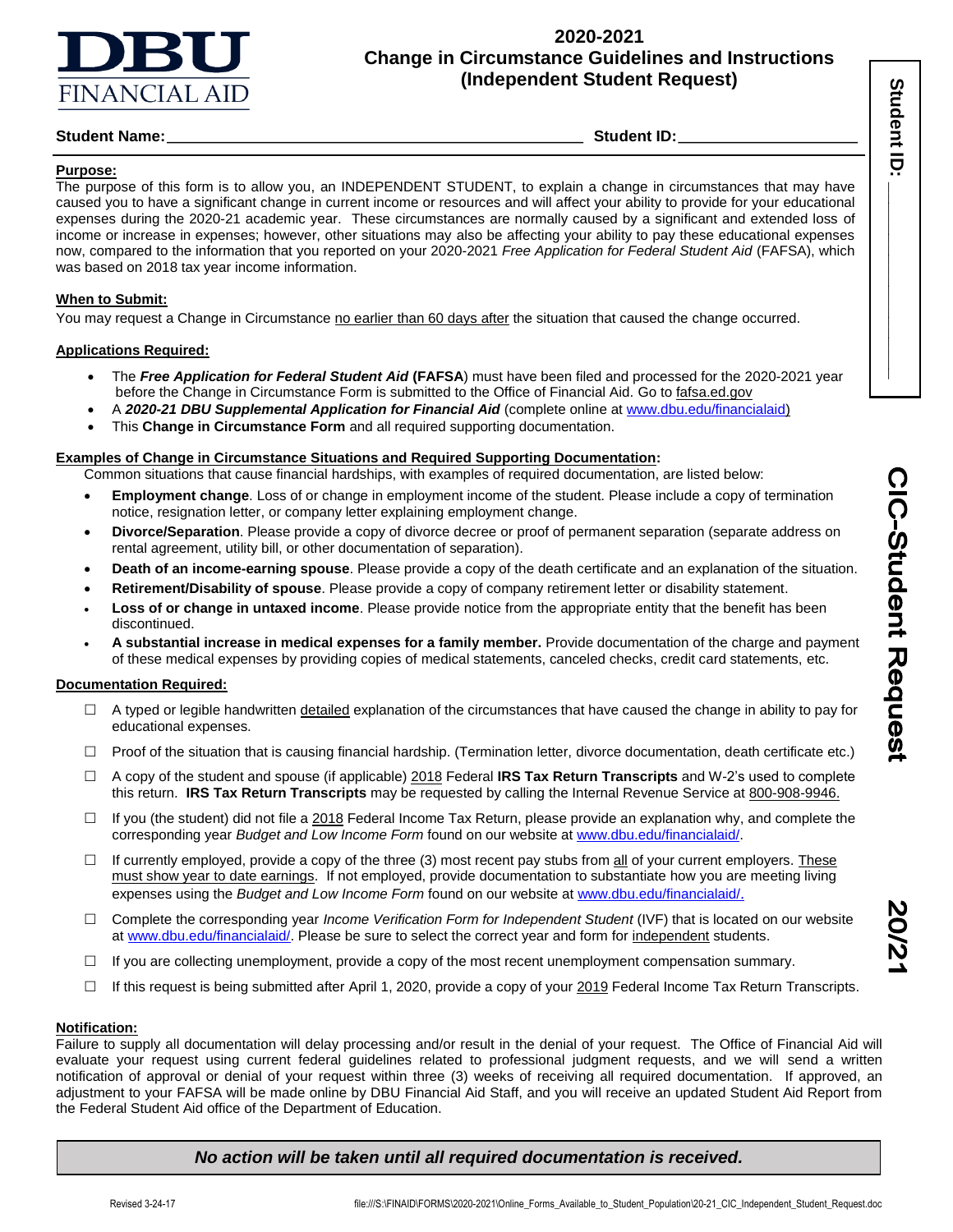# **Section A: Student and Spouse Information (complete ALL information)**

|              | Last |  | First | M |                    |  |
|--------------|------|--|-------|---|--------------------|--|
|              |      |  |       |   |                    |  |
|              |      |  |       |   |                    |  |
|              |      |  | First | M |                    |  |
|              | Last |  |       |   |                    |  |
|              |      |  |       |   | ZIP <b>Service</b> |  |
| Home Phone ( |      |  |       |   |                    |  |

## **Section B: Explanation of Special Circumstance**

Please provide a typed or legible handwritten statement on a separate page describing the situation that has caused the reduction of income, increased expenses, or other change in circumstances. Be concise. Be sure to include the date the situation occurred or began, and provide all requested documentation from the list above. Please sign this page.

# **Section C: Student Employment and Estimated Current Income**

The following section requires you, the student, to provide documentation for your current or expected income. If any of the following applies to you (or your spouse if married), please provide the corresponding documentation:

- If currently employed, please provide your three most recent pay stubs.
- If currently receiving unemployment benefits, please provide your most recent statement of benefits.
- If currently receiving child support payments, please provide your most recent statement showing the amounts received and frequency of payment.
- If you anticipate receiving any other type of income such as an IRA distribution, please provide documentation to support the amount and frequency of payment.
- Depending on the situation, other documentation may be required. Please contact the Financial Aid Office with any questions about what to provide.

# **Section D: Certification**

- I certify that all of the information provided in this application and supporting documentation is true, complete, and accurate to the best of my knowledge.
- I agree to provide all documentation requested by the Office of Financial Aid, and understand that failure to provide needed documentation in a timely manner will delay my application.
- I understand that purposely giving false or misleading information may lead to being fined, sent to prison, or both.

| <b>Student Signature</b> | Date |
|--------------------------|------|
| Spouse Signature<br>◡    | Date |

**Return this completed form with any attachments to:**

**Office of Financial Aid - Dallas Baptist University - 3000 Mountain Creek Pkwy - Dallas, TX 75211 Please scan, attach and email to finaid@dbu.edu or fax (214)-333-5586**

#### **PLEASE ALLOW AT LEAST THREE (3) WEEKS TO PROCESS FROM THE TIME ALL REQUIRED DOCUMENTATION IS RECEIVED**

**Student ID: \_\_\_\_\_\_\_\_\_\_\_\_\_\_\_\_\_\_\_**

Student ID: